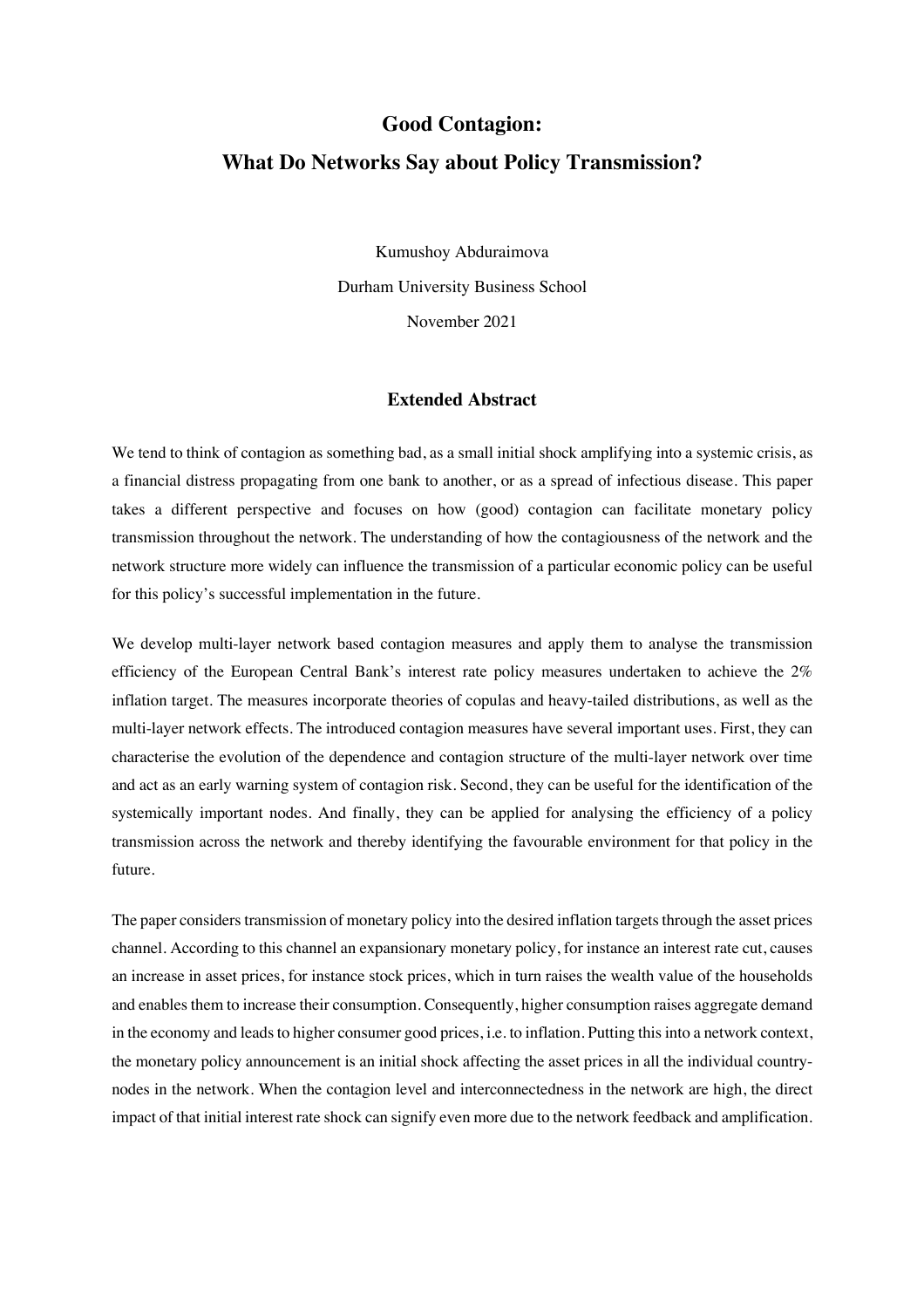#### **Literature Review**

This paper is related to three strands in the literature. The first one is on the origins and the propagation of shocks in networks. Gabaix (2011) shows that idiosyncratic shocks to individual firms can contribute to aggregate shocks if the firm-size distribution is heavy-tailed. Acemoglu, Ozdaglar, and Tahbaz-Salehi (2017) address this question in a network setting and demonstrate that the idiosyncratic shocks to the network nodes may indeed generate aggregate macroeconomic fluctuations given that the nodes' degree distribution is sufficiently heterogeneous. This paper focuses on the study of the transmission of shocks in the networks as well. However, the paper differs in that it also sheds light on the origins of those idiosyncratic shocks (tail events) in the first place. The results indicate that the network effect captured by the multi-layer contagion measures is one of the determinants of tail risk.

The second strand in the literature to which we contribute is on the monetary policy transmission. Cook and Hahn (1989) empirically test whether changes in federal funds' rates can affect the bond rates. Bernanke and Kuttner (2005) study the effect of the Federal Reserves' monetary policy on the equity prices. More recently, Leombroni, Vedolin, Venter, and Whelan (2018) consider the impact of the ECB's communications on the bond yields in Europe. This paper differs from those studies in that it analyses monetary policy transmission into the inflation target through the asset prices network rather than into the asset prices themselves. Specifically, we analyse how the contagion level in the asset prices network can affect the efficient transmission of the ECB's interest rate policy across the Eurozone countries' network.

The third strand in the literature to which this paper relates is on the network effects of monetary policy. This question was mainly addressed in the context of production (input-output) networks until now. Ozdagli and Weber (2017) and references herein consider the impact of the intersectoral input-output network on the monetary policy transmission into equity prices. Analysis in this paper differs from that literature in that it examines the transmission of the policy into the inflation target rather than into asset prices.

### **Key results**

The main insight we gain from this analysis is that the policy transmits most efficiently during severe bearish contagion and is least efficient during intense bullish contagion. This finding may have behavioural foundations. In the bearish environment, generally associated with crises, the uncertainty is high and the markets' attention is focused on the Central Bank's policy announcements. In the bullish environment, generally associated with booms, the overoptimism and lack of attention can make the policy transmit slower.

The key finding from the tail risk analysisis that the countries that are located more centrally in the contagion network appear to be less susceptible to tail risk in their bond markets than the periphery countries (GIIPS countries generally). For the stock markets, we find that the more central countries tend to be more resilient to upper tail risk, however, they are still prone to stock market crashes.